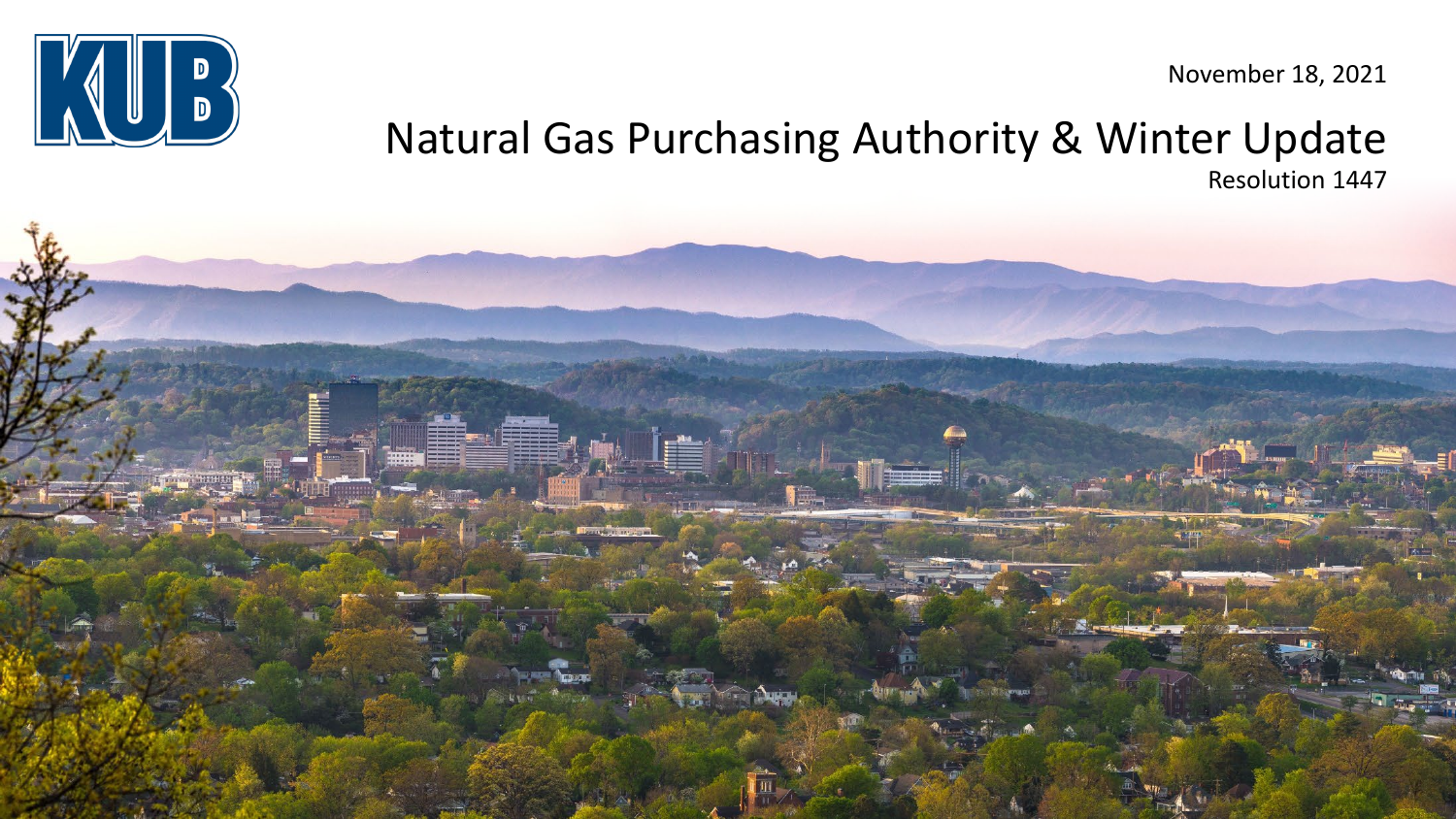# Today's Discussion

- Winter bills update
- Compliance with Resolutions 1387 (Purchasing) and 1388 (Price Risk)
- Proposed amendment to Resolution 1387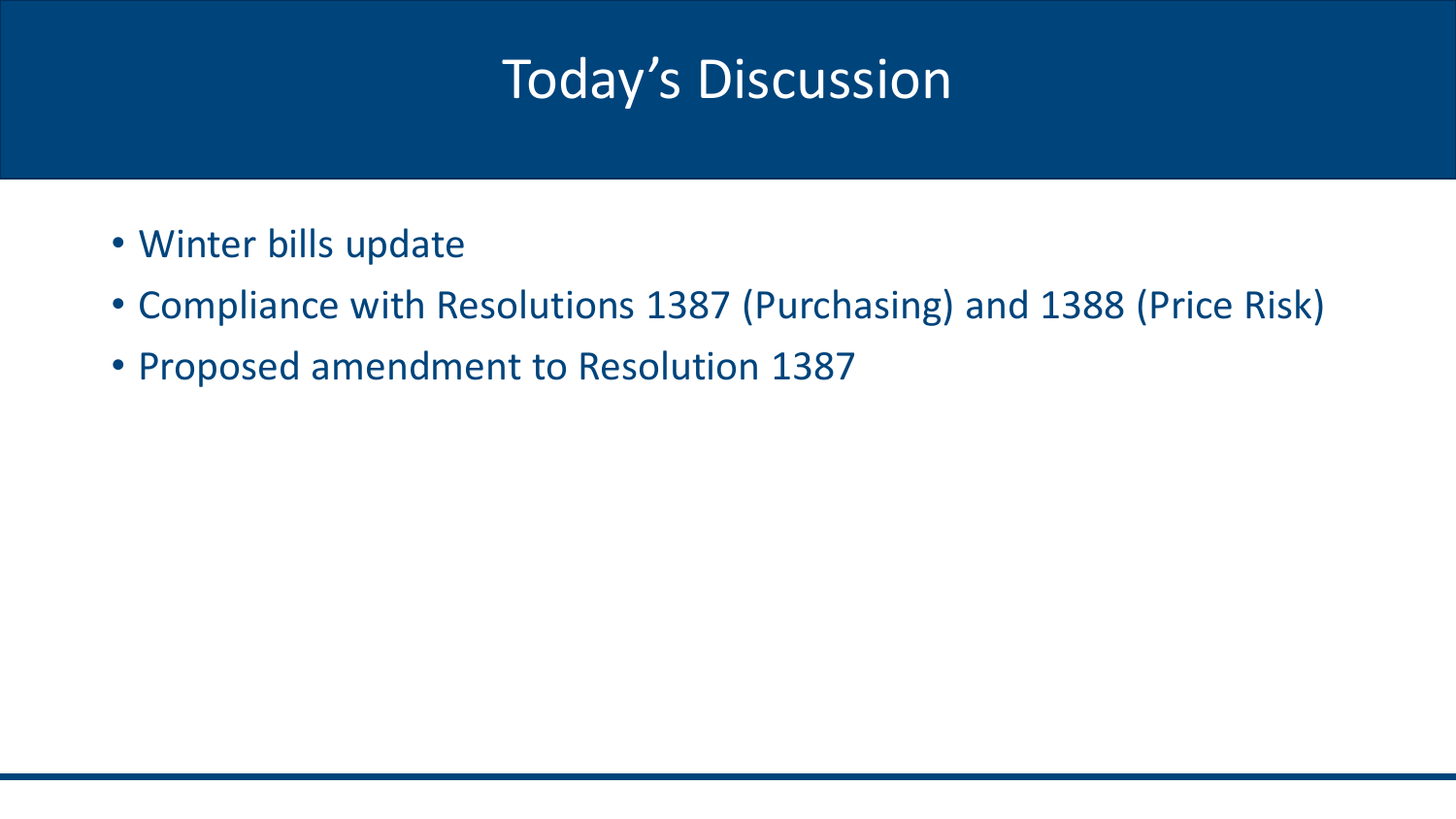# Rising Energy Prices in the News

#### **U.S. Natural Gas Prices Flying Through Summer 2021**

- Forbes 8/2/2021

#### **Energy**

Gas price surge, just one more headwind for world economy

- Reuters 9/20/2021

### Europe's Energy Crisis Is Coming for the Rest of the World, Too

- Bloomberg 9/27/2021

#### **A Winter of Giant Gas Bills Is Coming. Are You Ready?**

- The Wall Street Journal 10/14/2021

**Heating bills expected to** rise up in Knoxville this winter

- WATE 10/25/2021

Utility boards warn of higher-thannormal natural gas, propane prices this winter

- WBIR 11/1/2021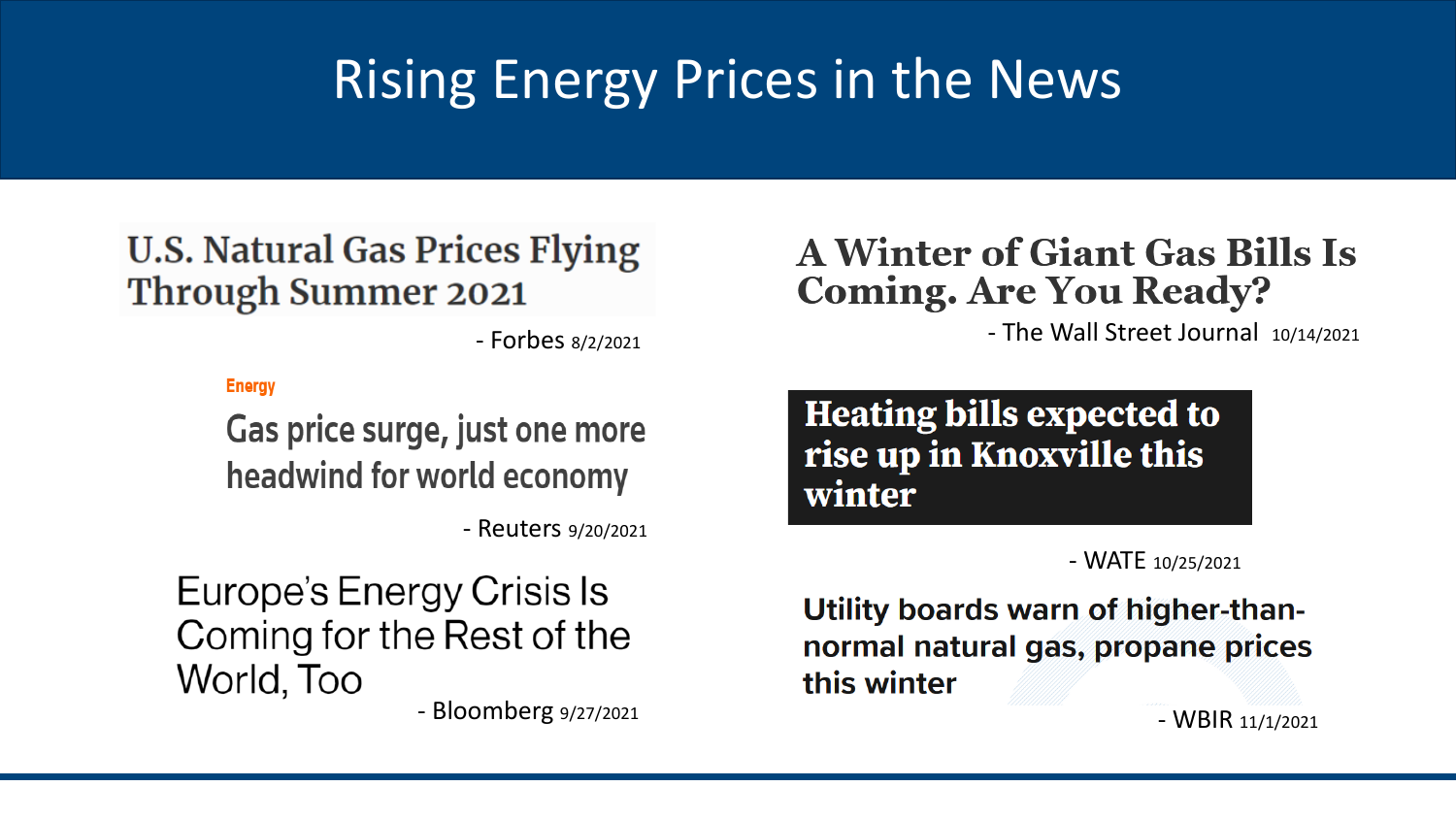# Winter Bills Projected to be Higher Than Last Year

Monthly Residential Gas

Monthly Residential Electric



Based on 81 therms per month based on 1,151 kWh per month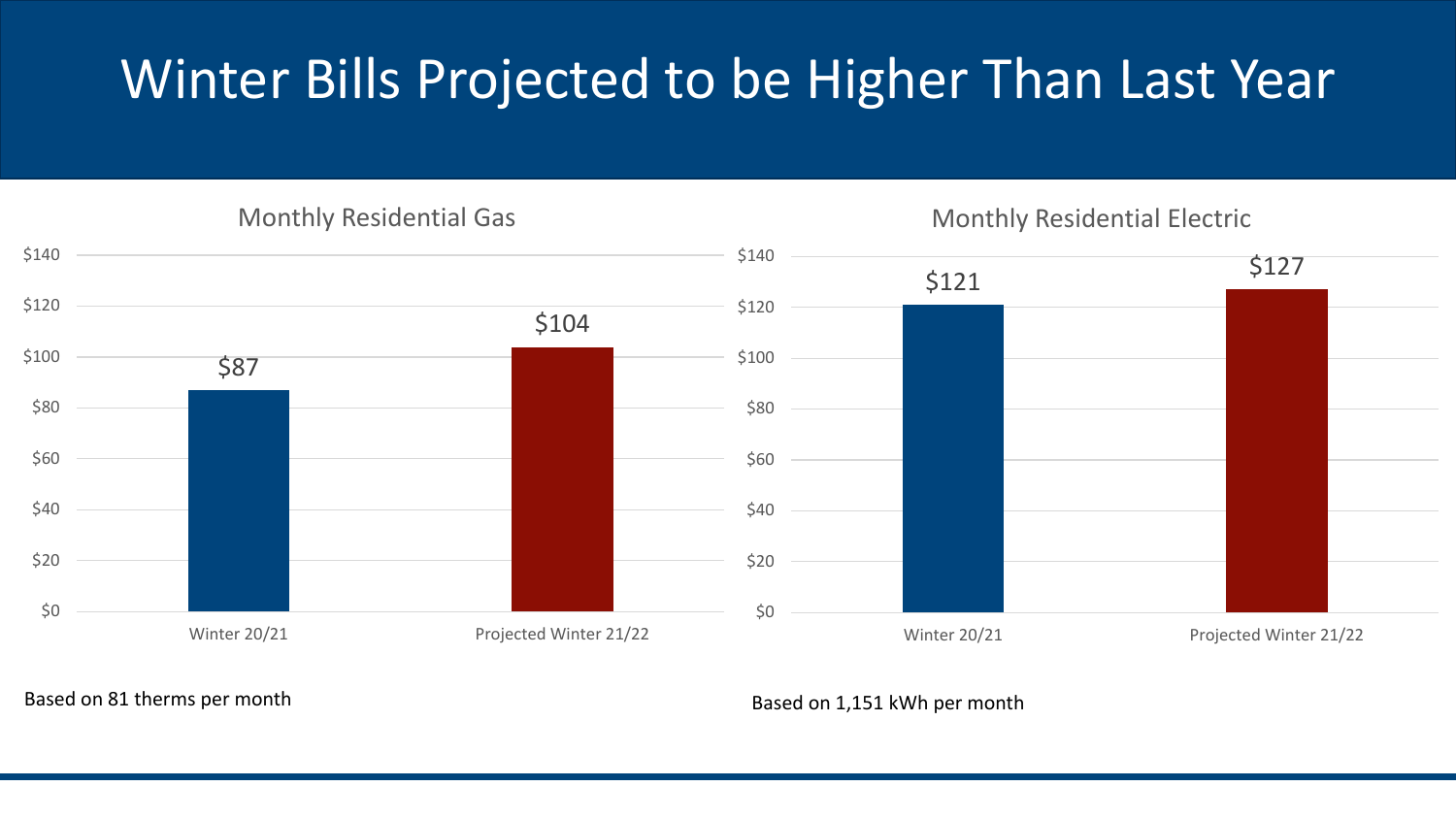## Winter Weather Varies From Year to Year

#### Winter Weather Variation From Normal – Knoxville, Tennessee

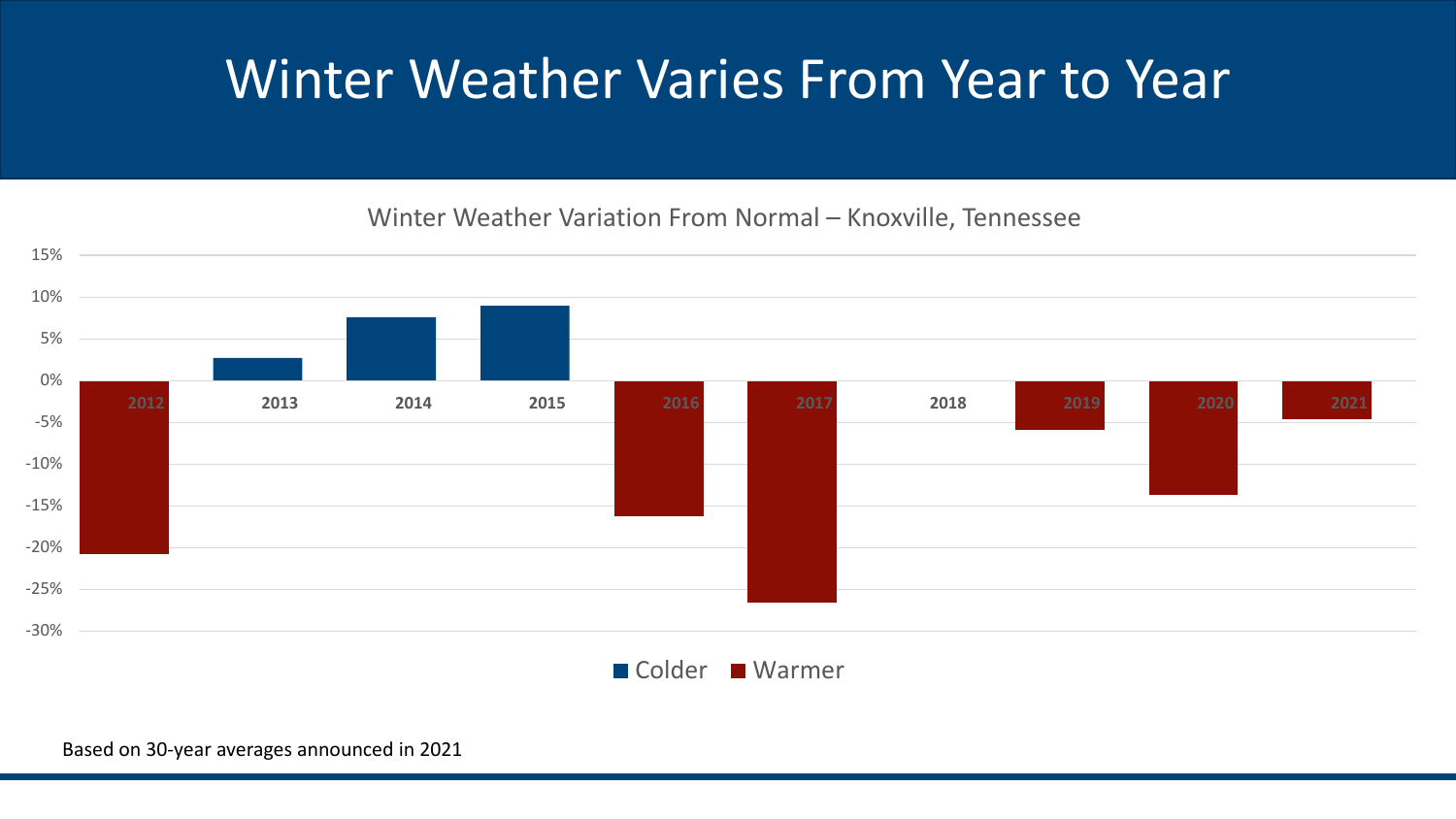# KUB In Compliance With Resolution 1388

- Price Risk Committee approved current strategy which targets 25% hedged for near month purchases
- All transactions met requirements for opening and closing positions
- Monthly status reports to Price Risk Committee



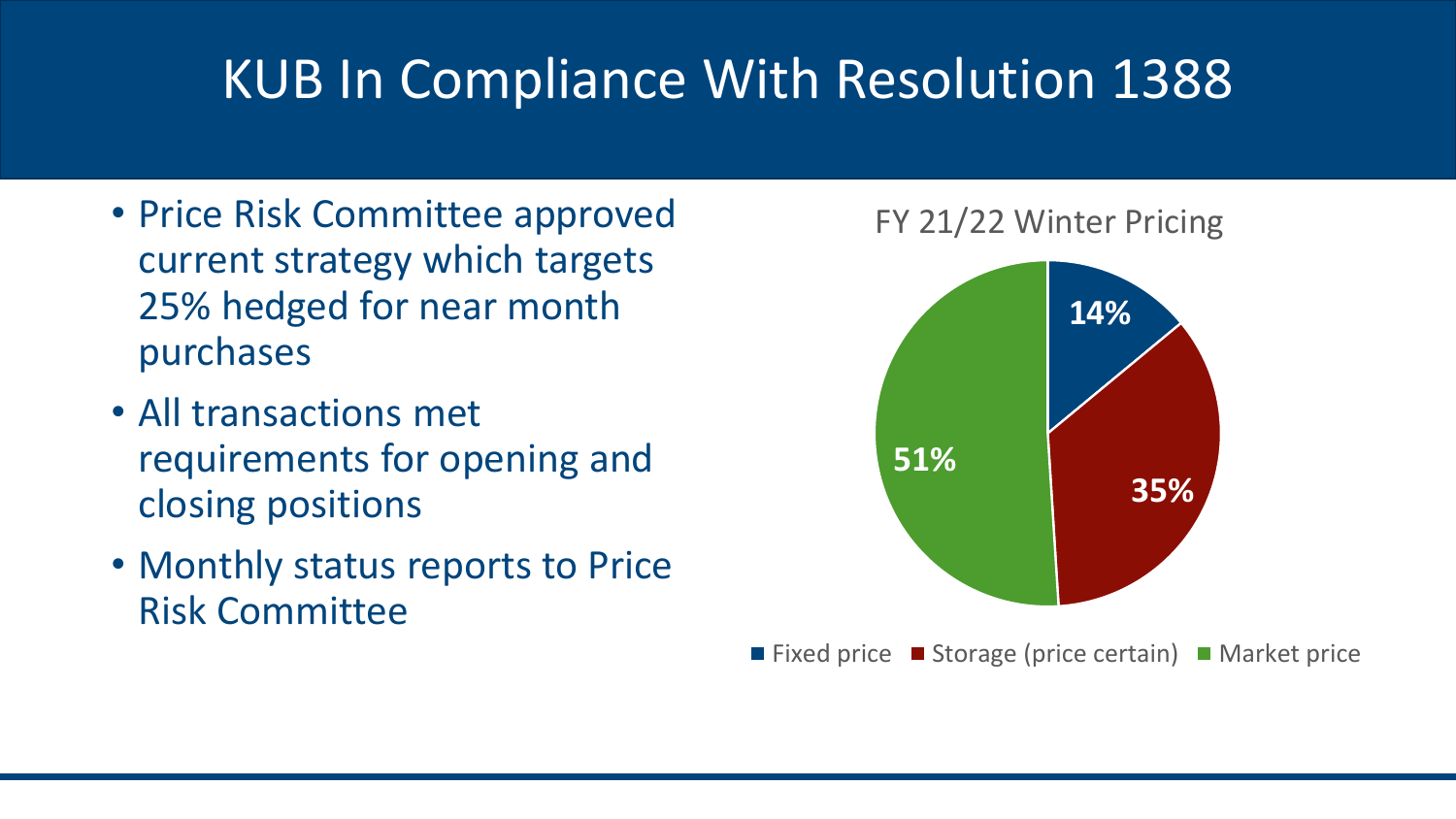## KUB Hedges vs. Market

January 2016 to September 2022

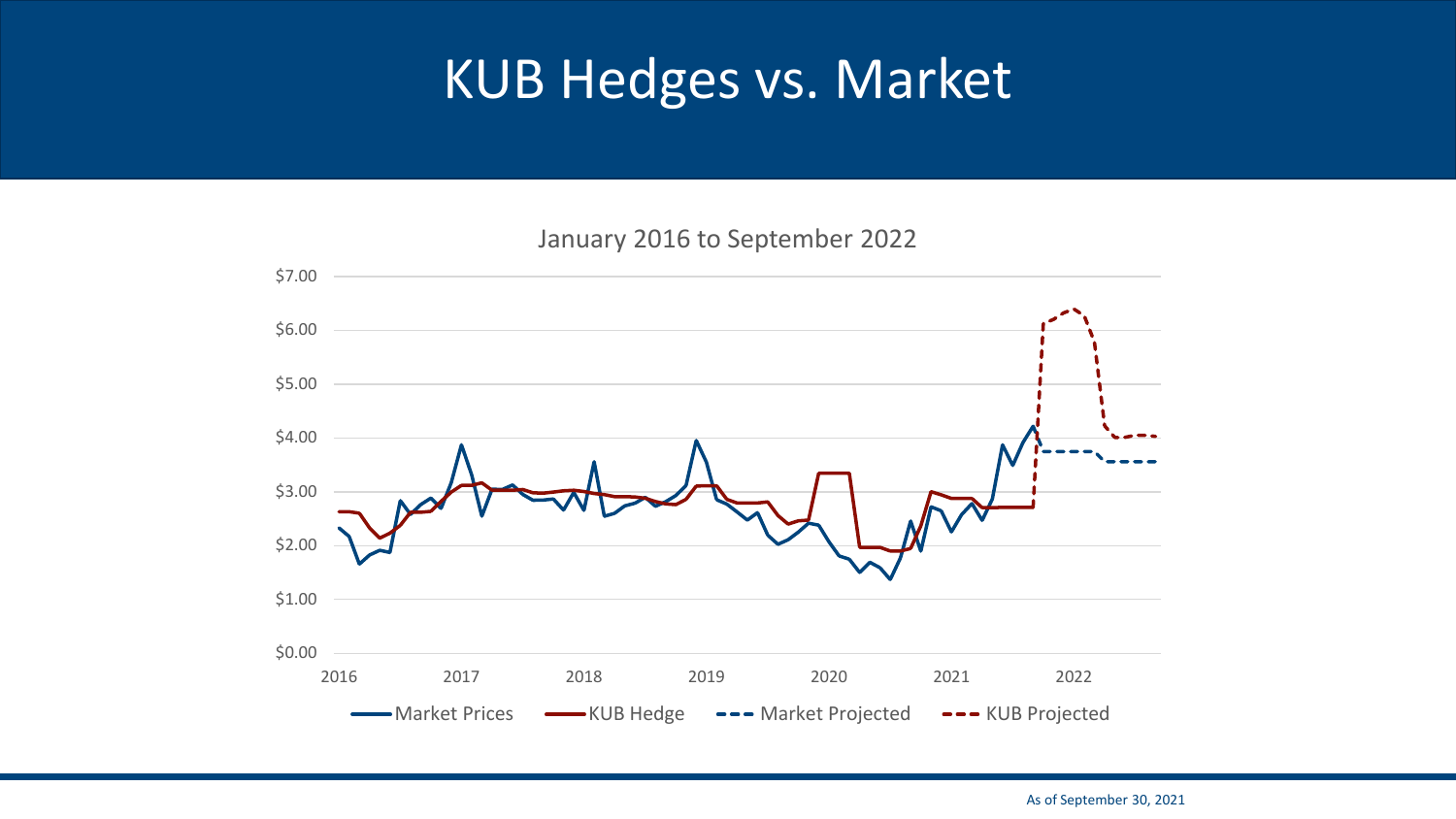# KUB In Compliance With Resolution 1387

- Board authority required for
	- Contracts in excess of six years
	- Contracts in excess of volume limits
	- Purchase and transportation: 160,000 dth/d
	- Storage: 5 million dth maximum inventory
- Purchasing authority delegated to CEO/CFO for contracts
	- Two years or less
	- Two to six years for purchase and transport up to 15,000 dth/d
	- Six years [max] storage for firm withdrawal rights up to 10,000 dth/d
- Authorizes sale of excess capacity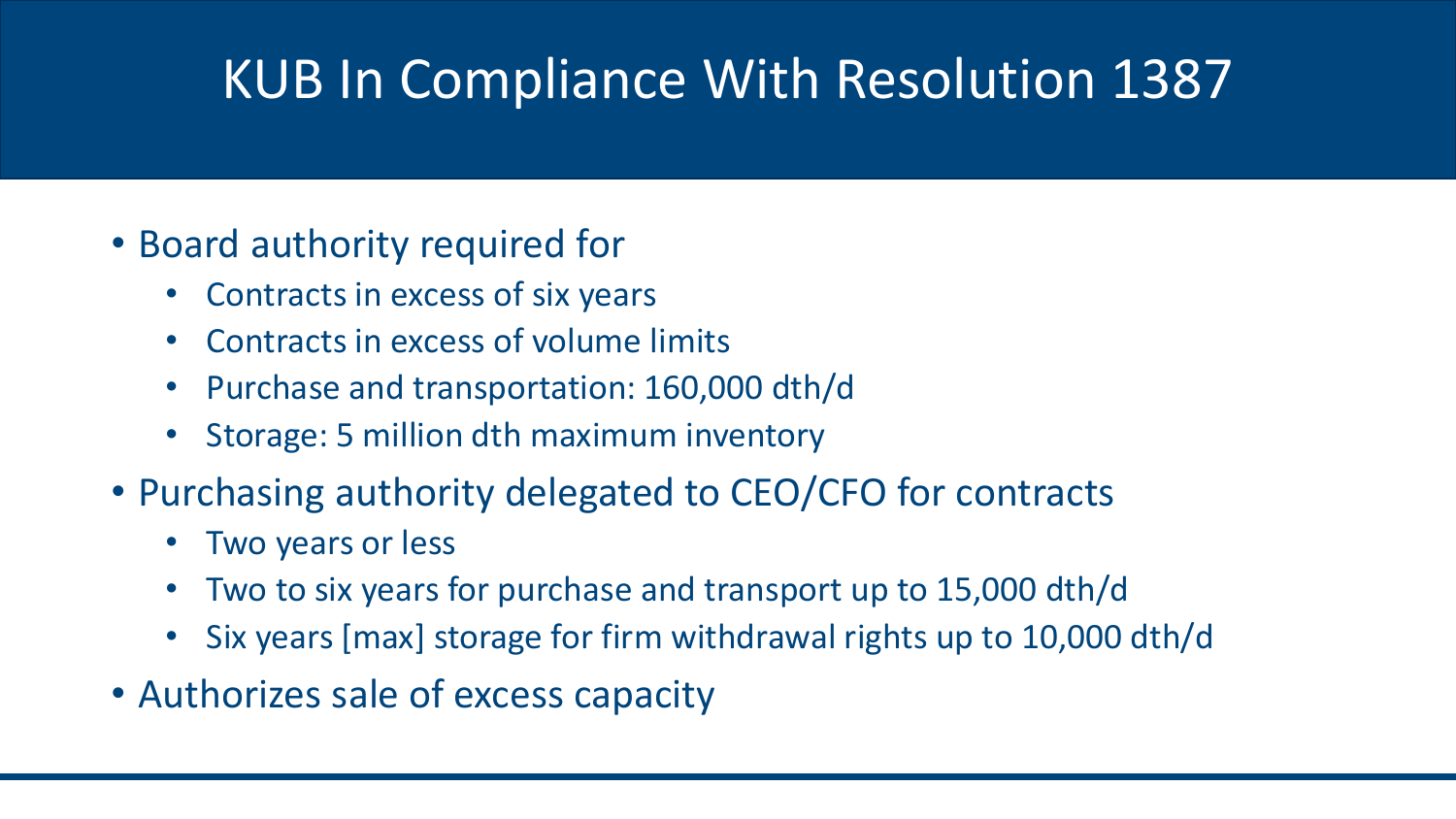# KUB Supply Portfolio

| <b>Supplier</b>       | <b>Supply Region</b>  | <b>Volume</b> | <b>Firm/Variable</b> | <b>Expiration</b> |
|-----------------------|-----------------------|---------------|----------------------|-------------------|
| <b>BP Energy</b>      | <b>Gulf of Mexico</b> | 8,000         | Variable             | 10/31/2022*       |
| <b>ConocoPhillips</b> | <b>Gulf of Mexico</b> | 13,000        | Variable             | 10/31/2022*       |
| <b>Shell Energy</b>   | <b>Gulf of Mexico</b> | 11,000        | Variable             | 10/31/2022*       |
| <b>Nextera</b>        | <b>Gulf of Mexico</b> | 5,000         | Variable             | 10/31/2022        |
| <b>CNX Energy</b>     | Appalachia            | 3,000         | Firm                 | 03/31/2022        |
| Sequent               | Appalachia            | 2,000         | Firm                 | 03/31/2022        |
| <b>Morgan Stanley</b> | <b>Gulf of Mexico</b> | 2,800 avg     | Firm (PrePay)        | 10/31/2051        |
| Others as needed      |                       |               |                      |                   |

\*option to extend 1 year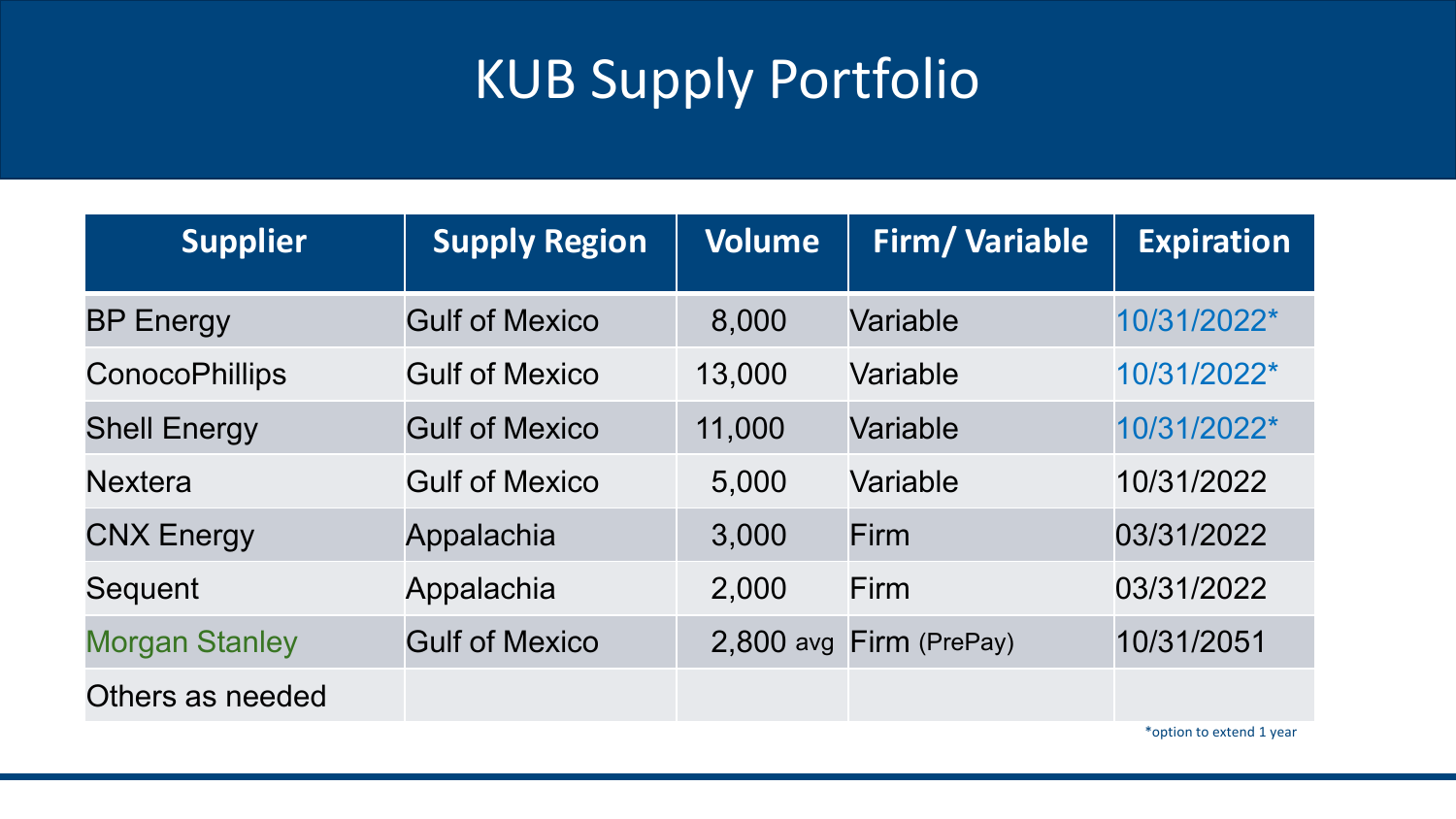## KUB Storage

| <b>Storage</b>         | <b>Pipeline</b> | <b>MSQ</b><br>(Space) | <b>Expiration</b> |
|------------------------|-----------------|-----------------------|-------------------|
| <b>Bear Creek 2014</b> | <b>TGP</b>      | 3,325,920             | 10/31/2025        |
| Saltville 264s         | <b>ETNG</b>     | 200,000               | 03/31/2023        |
| Saltville 265s         | <b>ETNG</b>     | 100,000               | 03/31/2023        |
| Saltville 420031       | <b>ETNG</b>     | 100,000               | 03/31/2025        |
| <b>LNG</b>             | <b>ETNG</b>     | 412,000               | 10/31/2025        |
| <b>Bobcat 720336</b>   | Tetco           | 150,000               | 10/31/2022        |
|                        |                 | 4,287,920             |                   |

Storage as of 10/31/2021: 4,137,920 dth

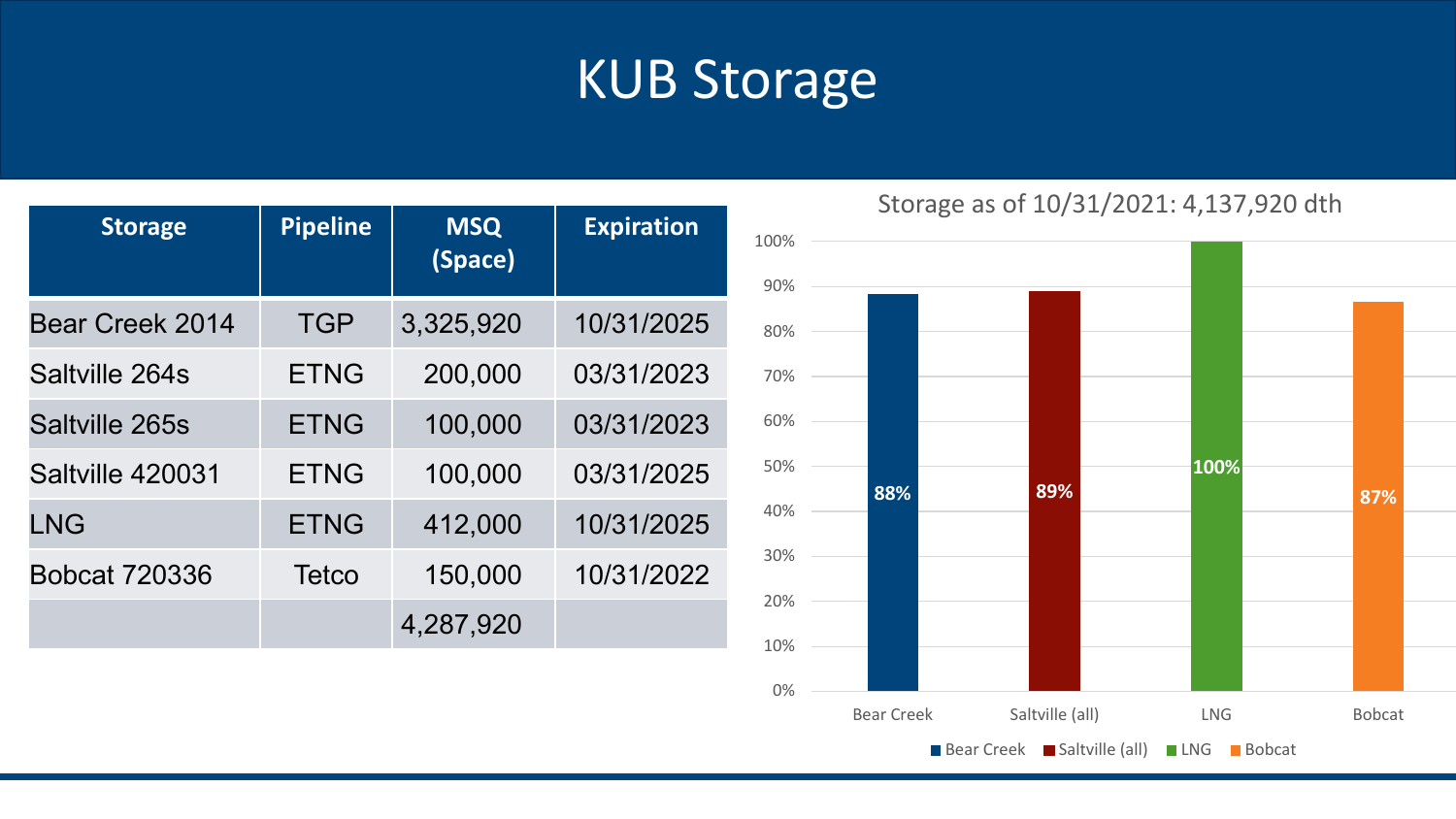## ETNG Pipeline Contracts Total 157,381

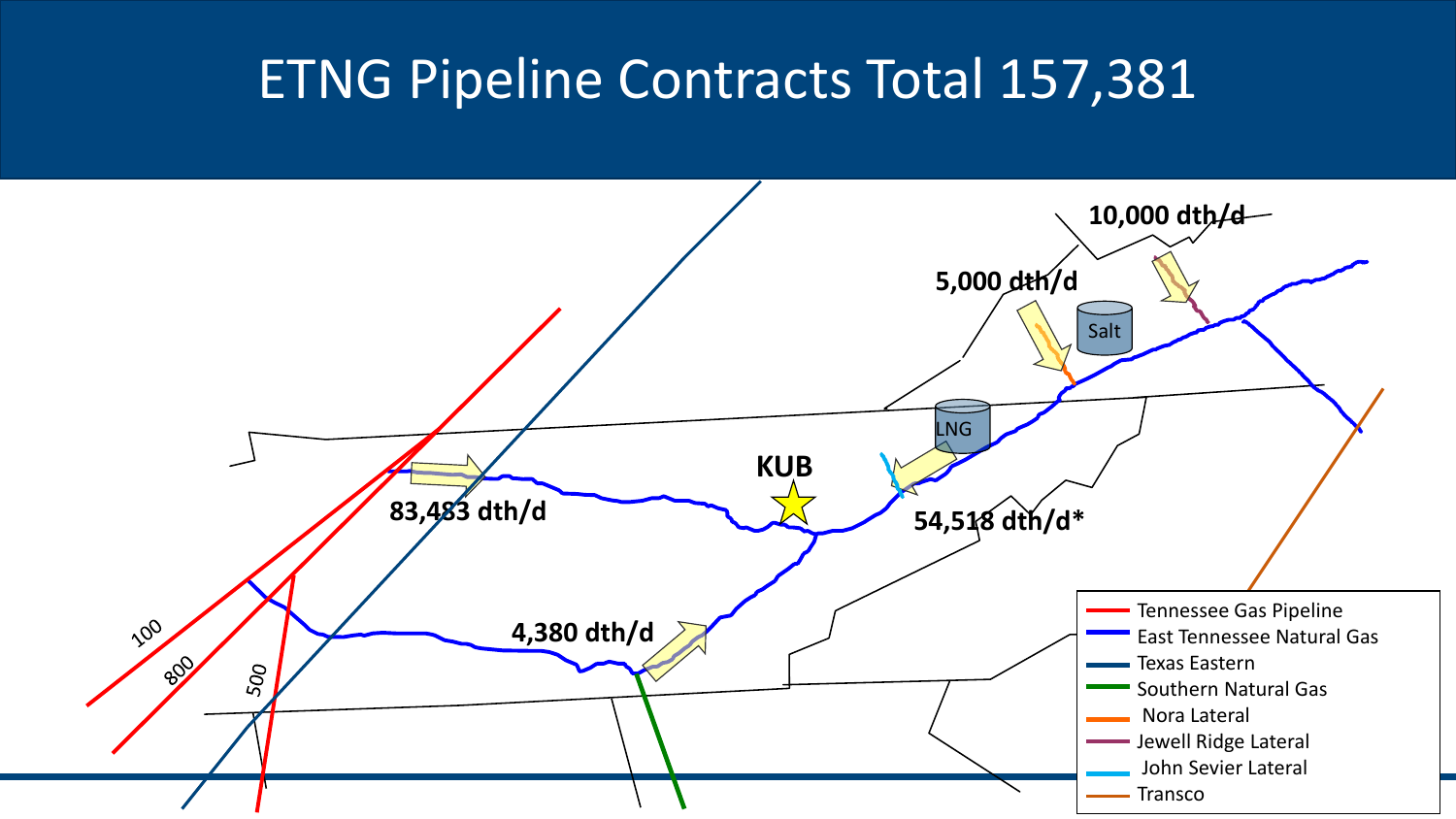# Amendment Requested Is Specific to ETNG

- Limited supply directly on ETNG
- ETNG Pipeline is fully subscribed and heavily utilized
- Pipeline expansions are expensive and have long lead times
- Current contracts total 157,381 versus 160,000 limit
- Opportunities are few and notice period is short
- Amendment will position KUB to bid timely and more competitively
- Amendment only applies to ETNG transportation volume
- Audit & Finance Committee will be notified in advance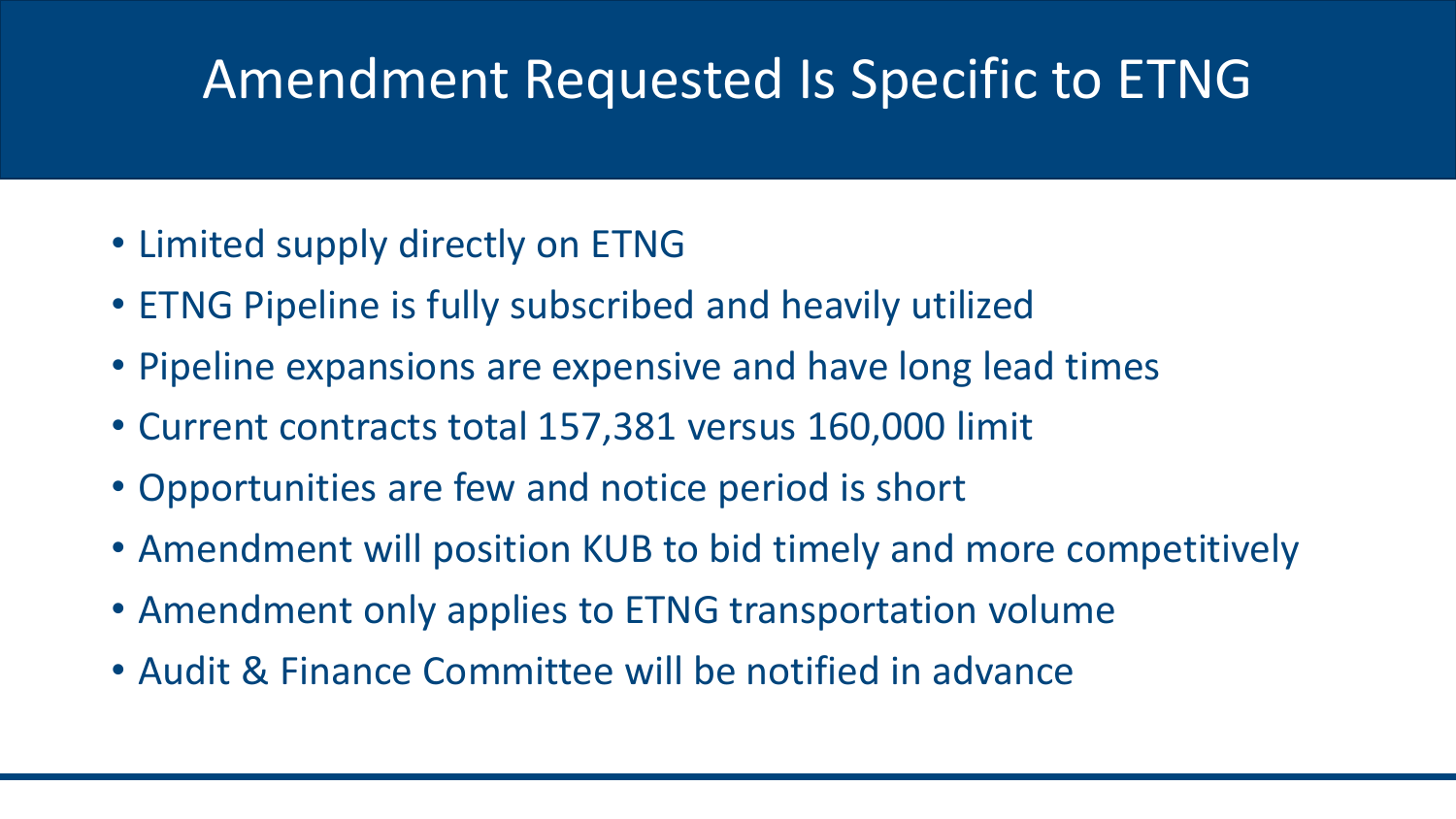## Resolution 1447

• Amends KUB's Natural Gas Contracting Authority to provide a more viable opportunity to bid on ETNG Pipeline capacity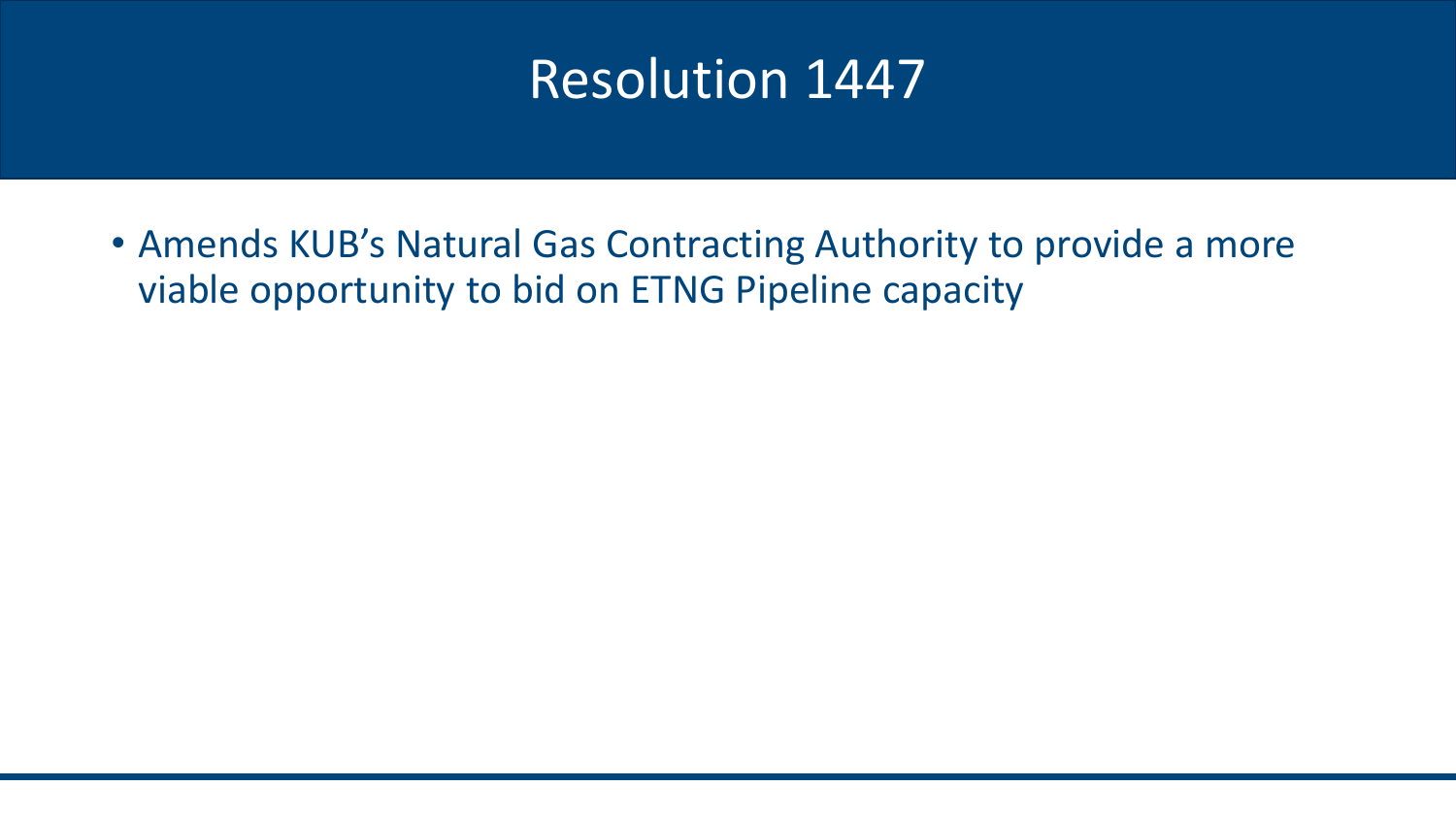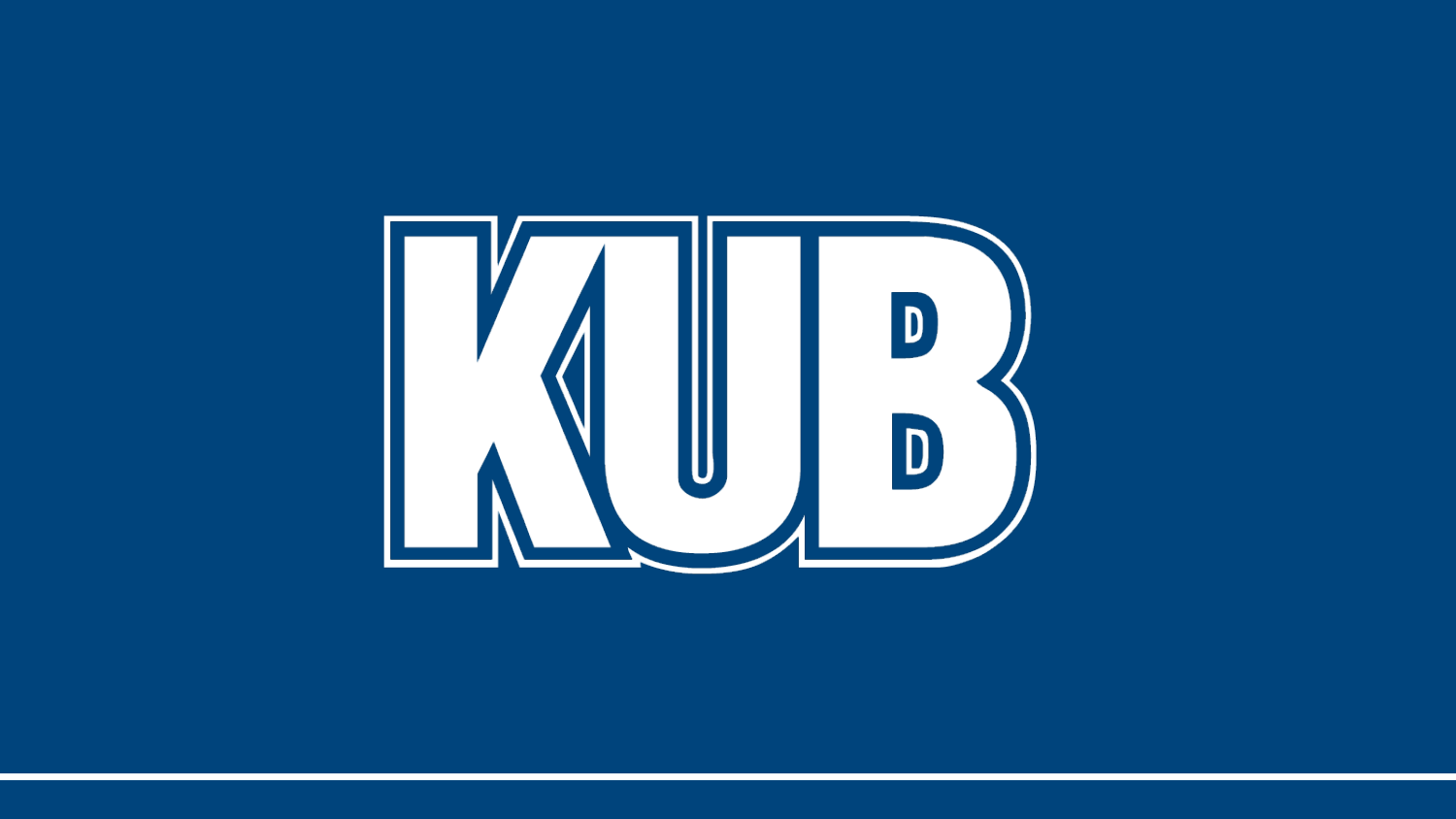

November 18, 2021

#### Purchased Power Adjustment (PPA) Amendment Resolution 1448 (First Reading)

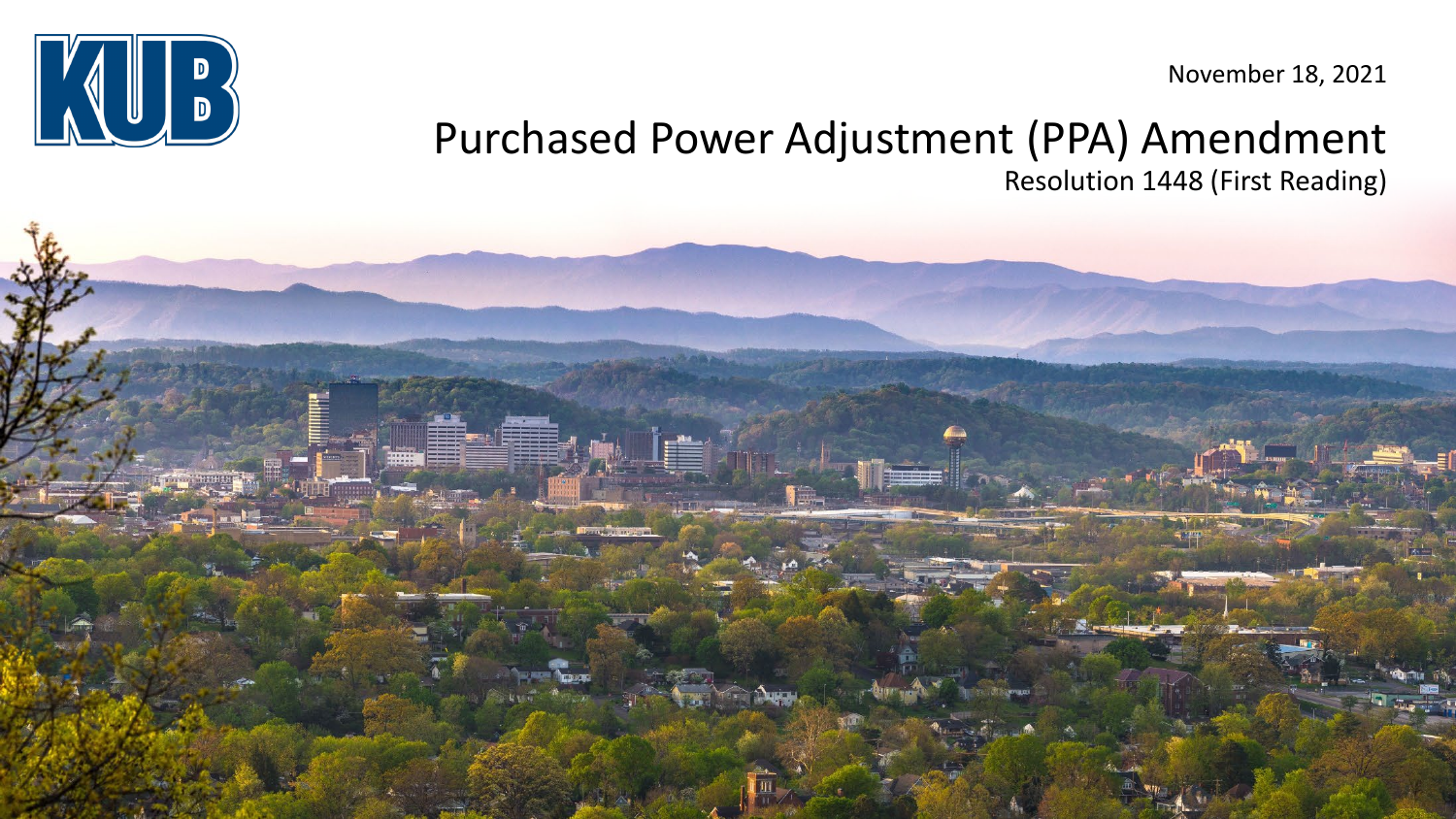## Resolution 1448

- Amends the Purchased Power Adjustment (PPA) to exclude Pandemic Recovery Credits from TVA for the period October 2021 through September 2022
- Requires two readings
- Second reading in December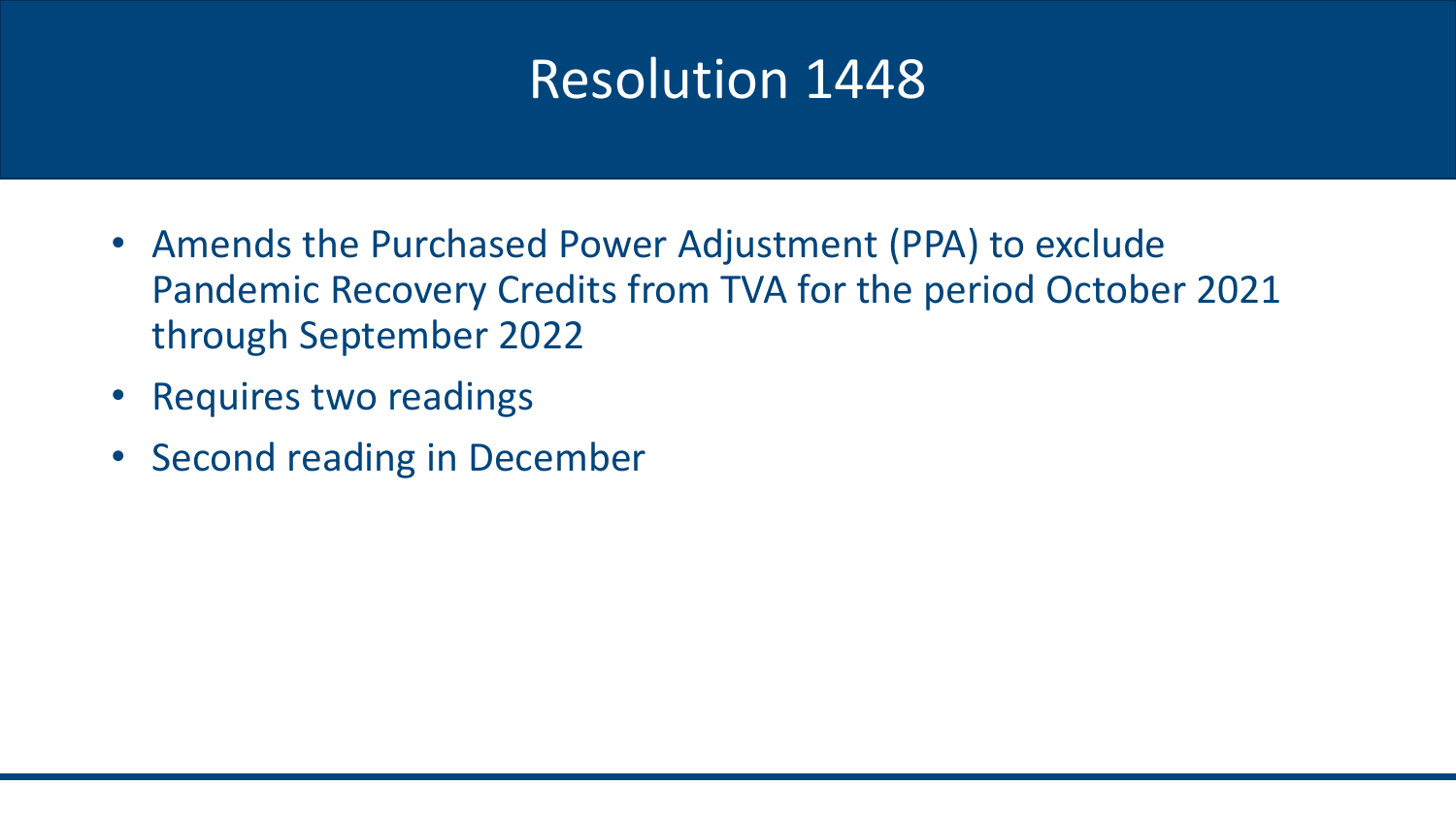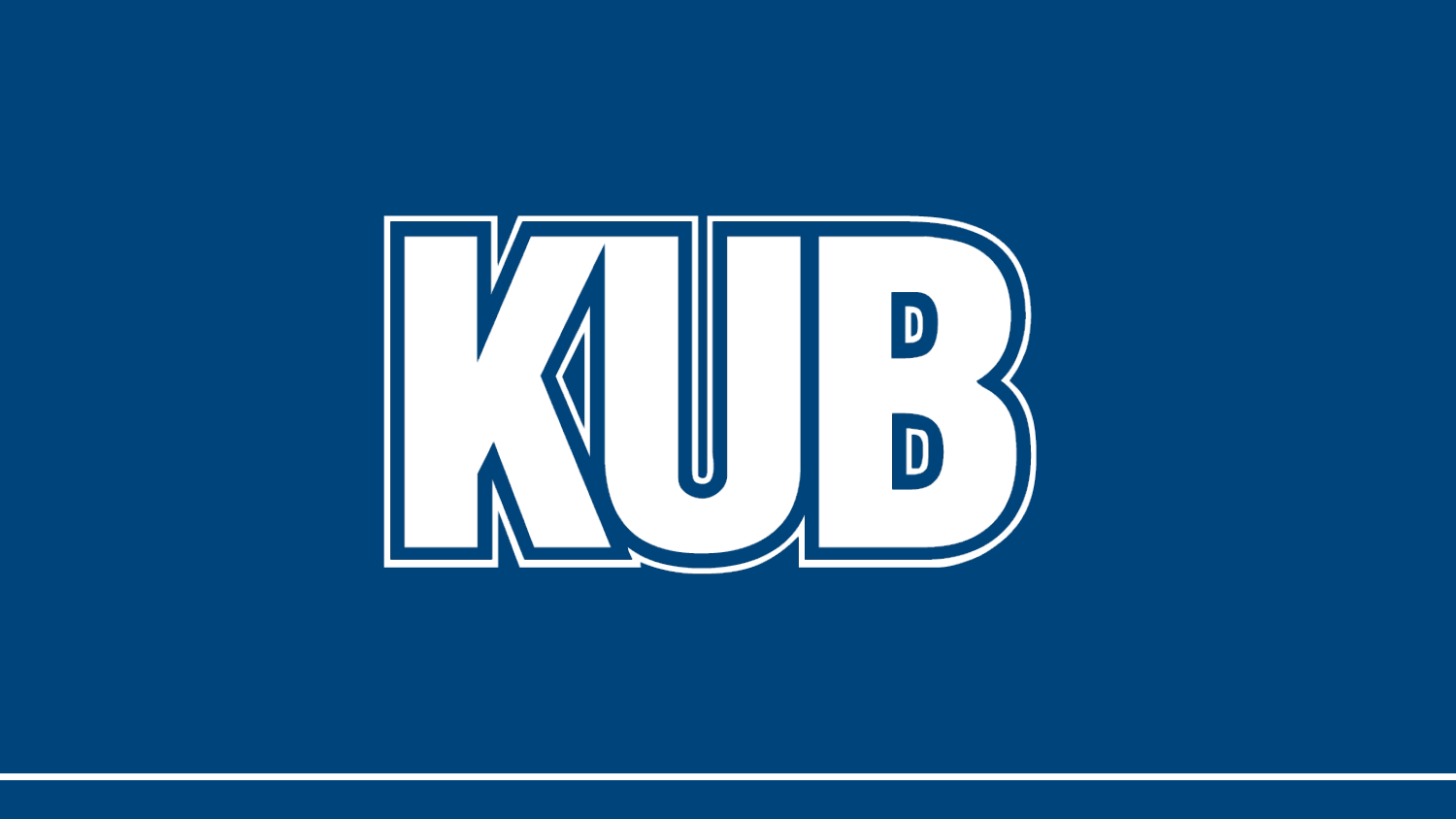November 18, 2021





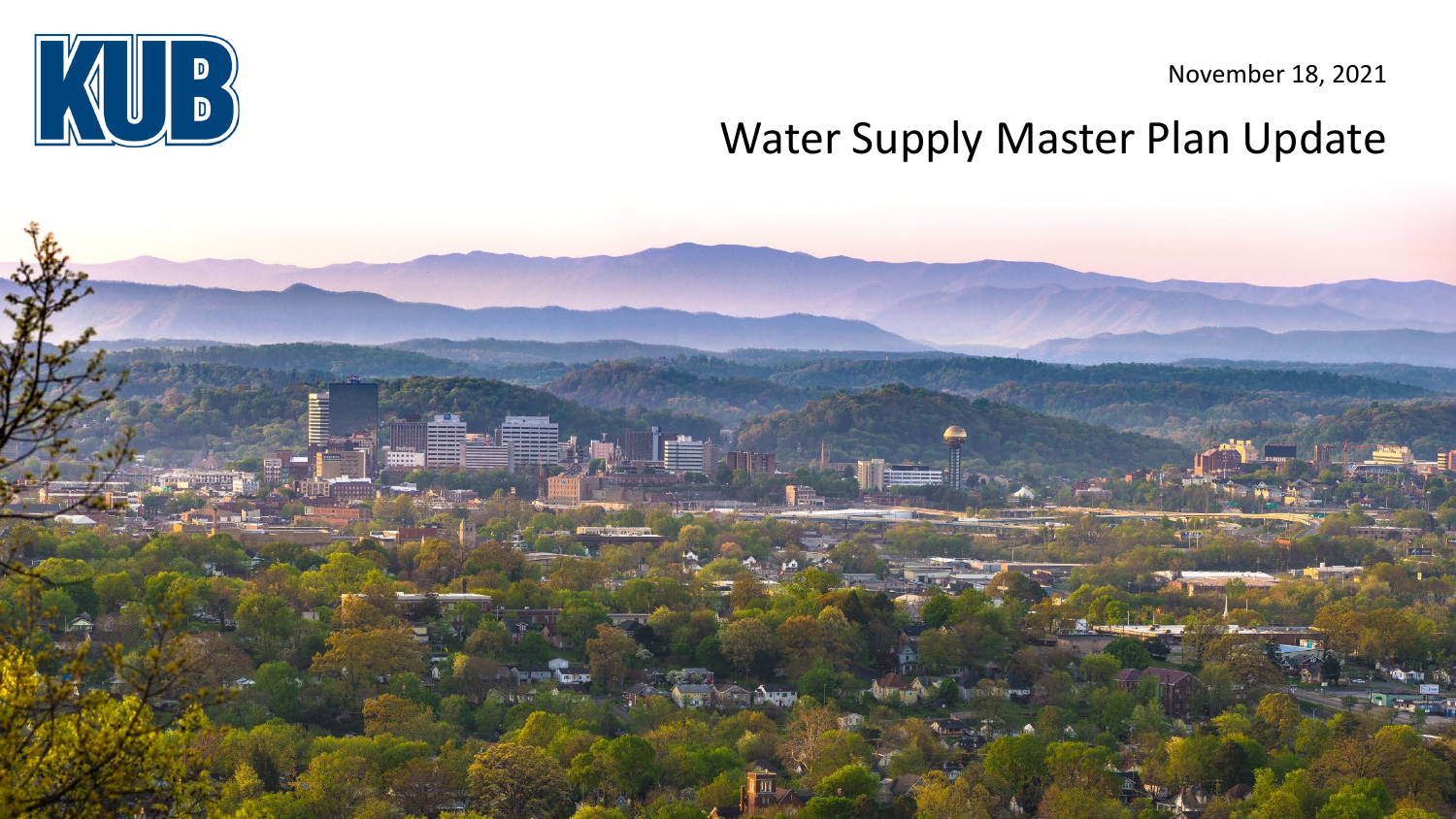## Master Plan Continues to Evolve

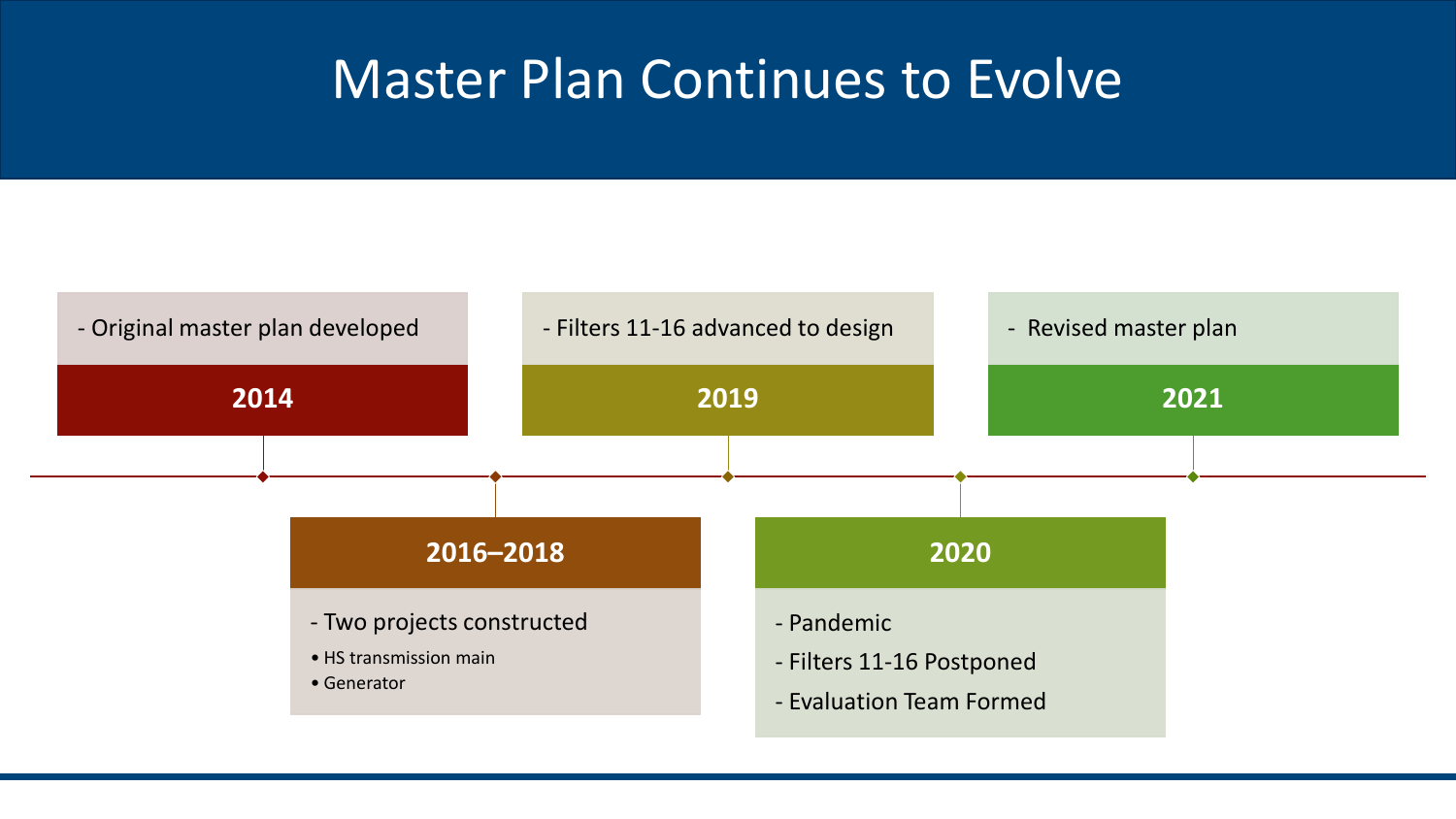# Evaluation Team Objectives

- Clarify goals and challenge assumptions
- Reduce overall costs while balancing risk
- Manage filters project cost escalation
- Identify options for Phase 3 components:
	- Source water resiliency
	- Raw water distribution
	- High service PS and clearwell storage

| <b>Phase</b>   | <b>Project</b>                       |                                                                                |  |
|----------------|--------------------------------------|--------------------------------------------------------------------------------|--|
| <b>Phase 1</b> | <b>High Service Main</b>             |                                                                                |  |
|                | <b>Ph 1 EL upgrades</b>              |                                                                                |  |
|                | <b>Generators</b>                    |                                                                                |  |
| <b>Phase 2</b> | <b>Filters</b>                       |                                                                                |  |
| <b>Phase 3</b> | Ph 2 EL upgrades                     |                                                                                |  |
|                | <b>High Service PS and Clearwell</b> |                                                                                |  |
|                | <b>Raw Water Distribution</b>        |                                                                                |  |
|                | <b>Source Water Resiliency</b>       |                                                                                |  |
|                |                                      | <b>Complete</b><br><b>Construction</b><br><b>Ready to bid</b><br><b>Future</b> |  |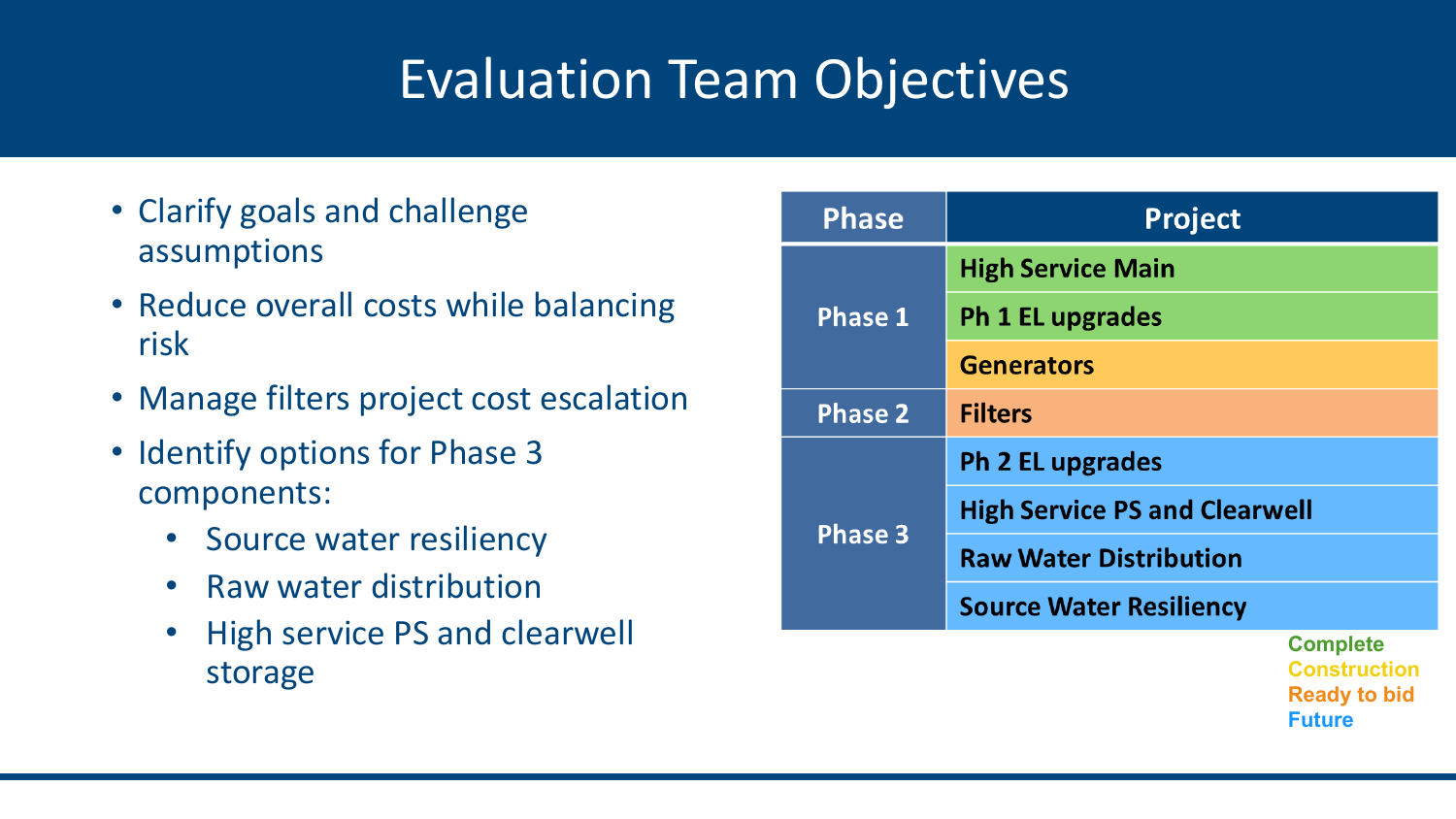# Revised Plan Achieves Objectives Within Budget

#### • Source water resiliency

- Eliminate Dual Intake Project
- Develop a Source Water Protection Program
- Raw water distribution
	- Added intake at Riverside Drive with low service pump station
- High service pumping and clearwell storage
	- Refined capacity for high service pump station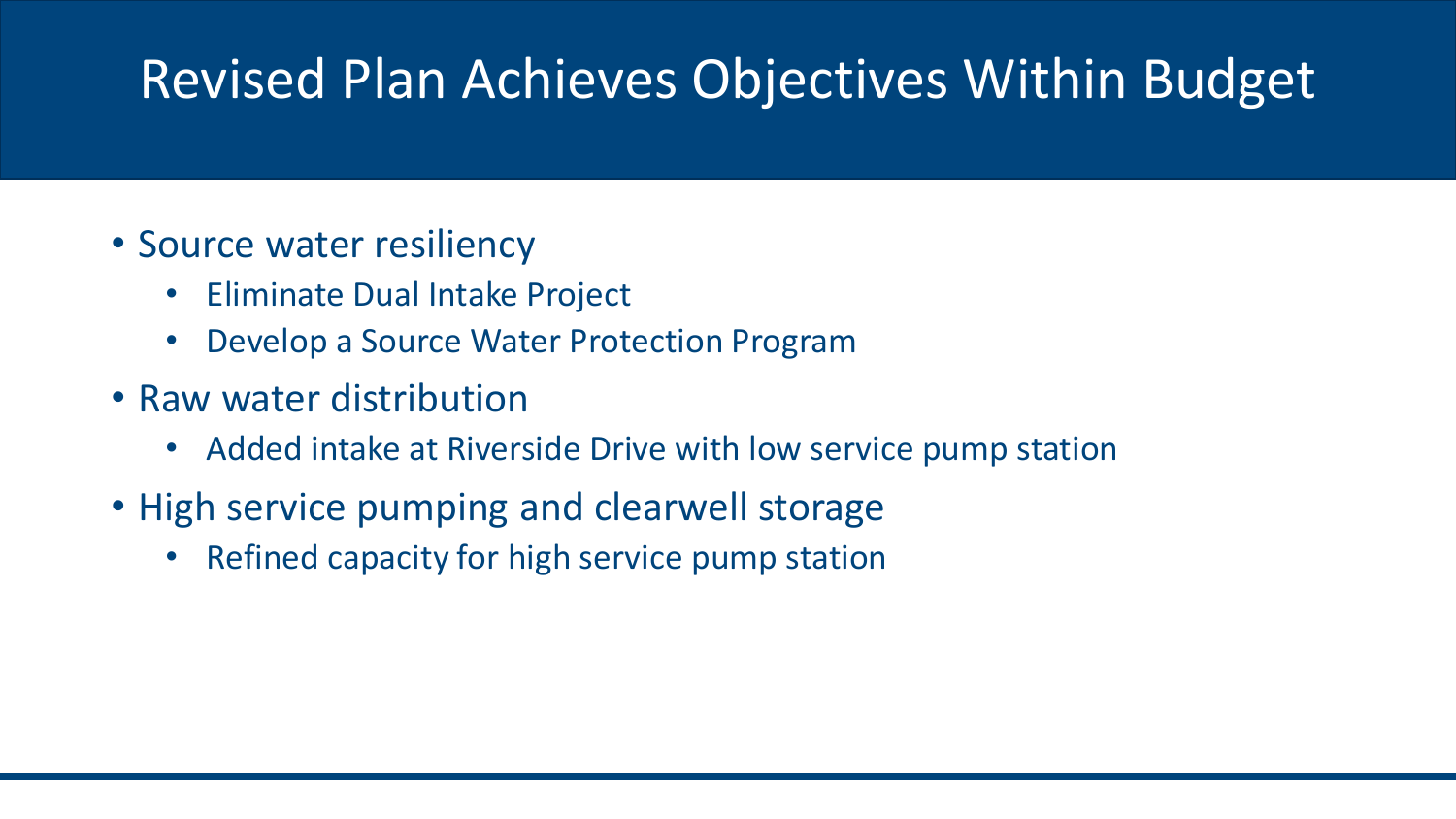# Source Water Protection Program Eliminates Need for Dual Intake

- Leverage resources
	- 2020 KUB Source Water Study
	- AWIA 2018 requirements
	- Emergency Response Plan
- Strengthen program
	- Education
	- Engaging regulators
	- Regular emergency exercise
	- Enhance emergency response procedures
	- Enhanced annual sampling

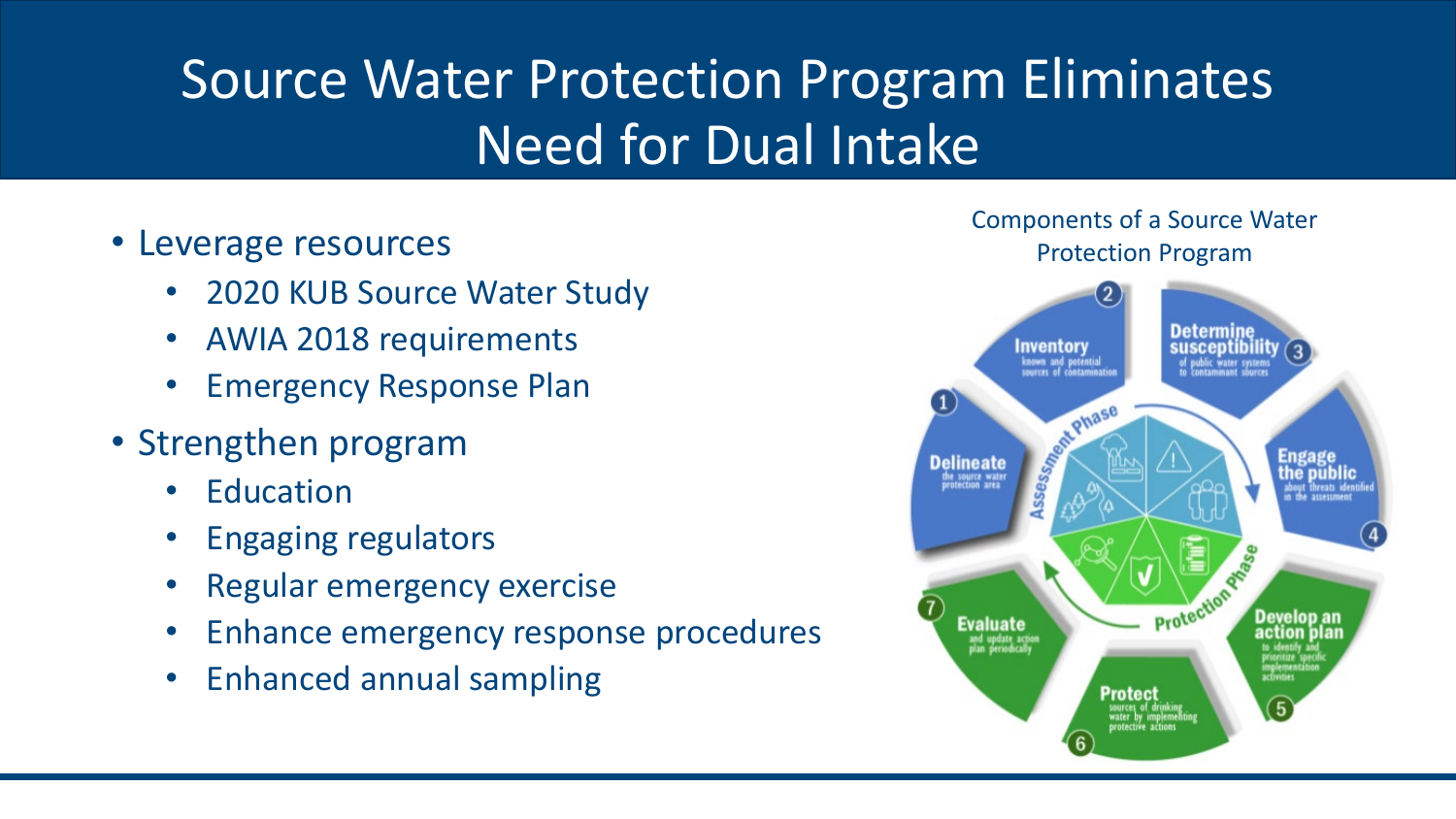# Strategy Enables Necessary Filters Project

- Up to 30% increase in project cost
- MBW's most urgent need
	- Existing building approaching 100 years old
- Allows needed structural and mechanical repairs to proceed
- Provides resiliency to critical treatment components

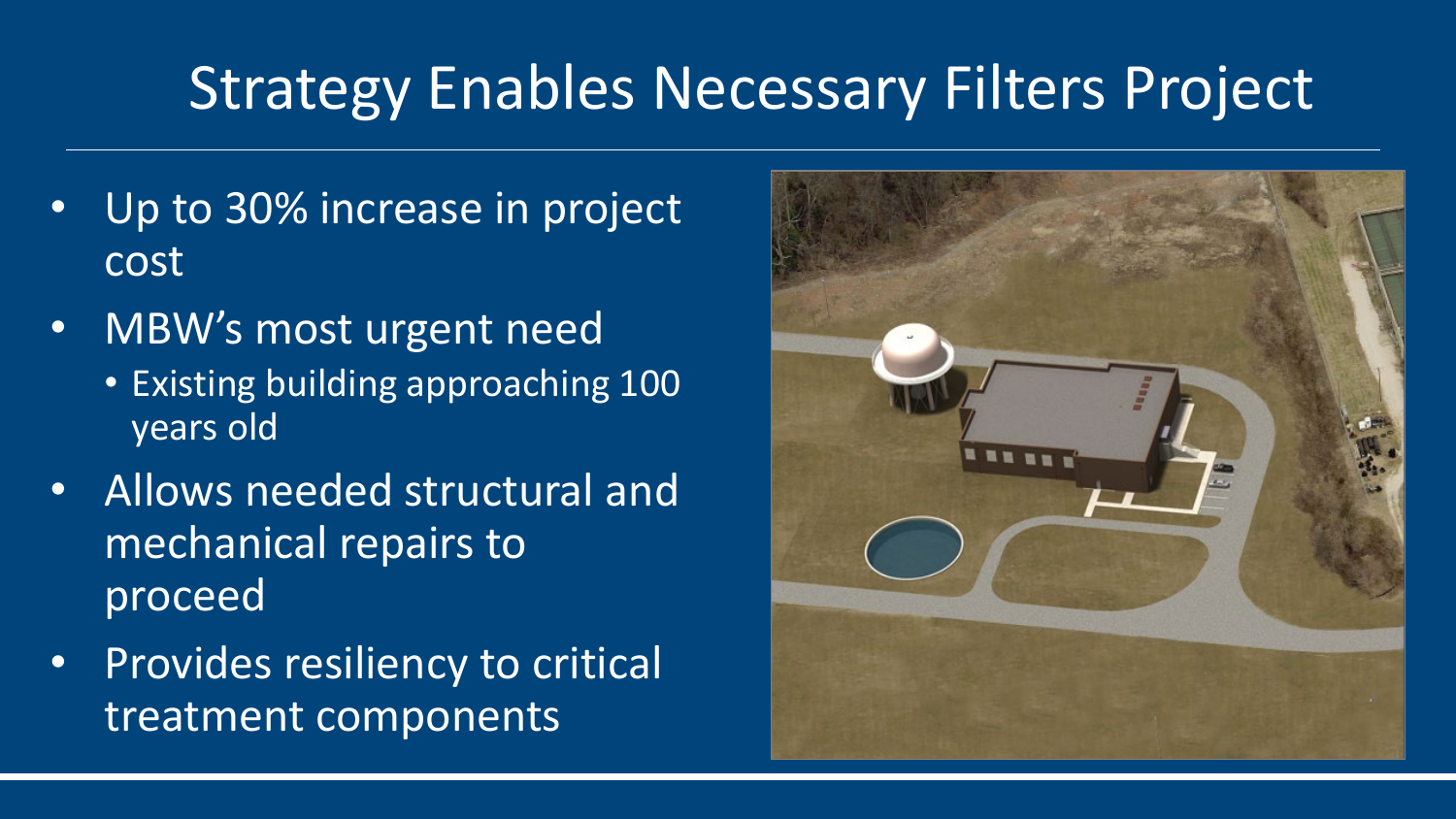# Strategy Safeguards Core Objectives

- Provides risk mitigation for source water without a capital project
	- Source Water Protection Team
- Maintains dual treatment train concept
	- Resiliency to each component of the water treatment process
- Works within the current budget framework (FY23-32)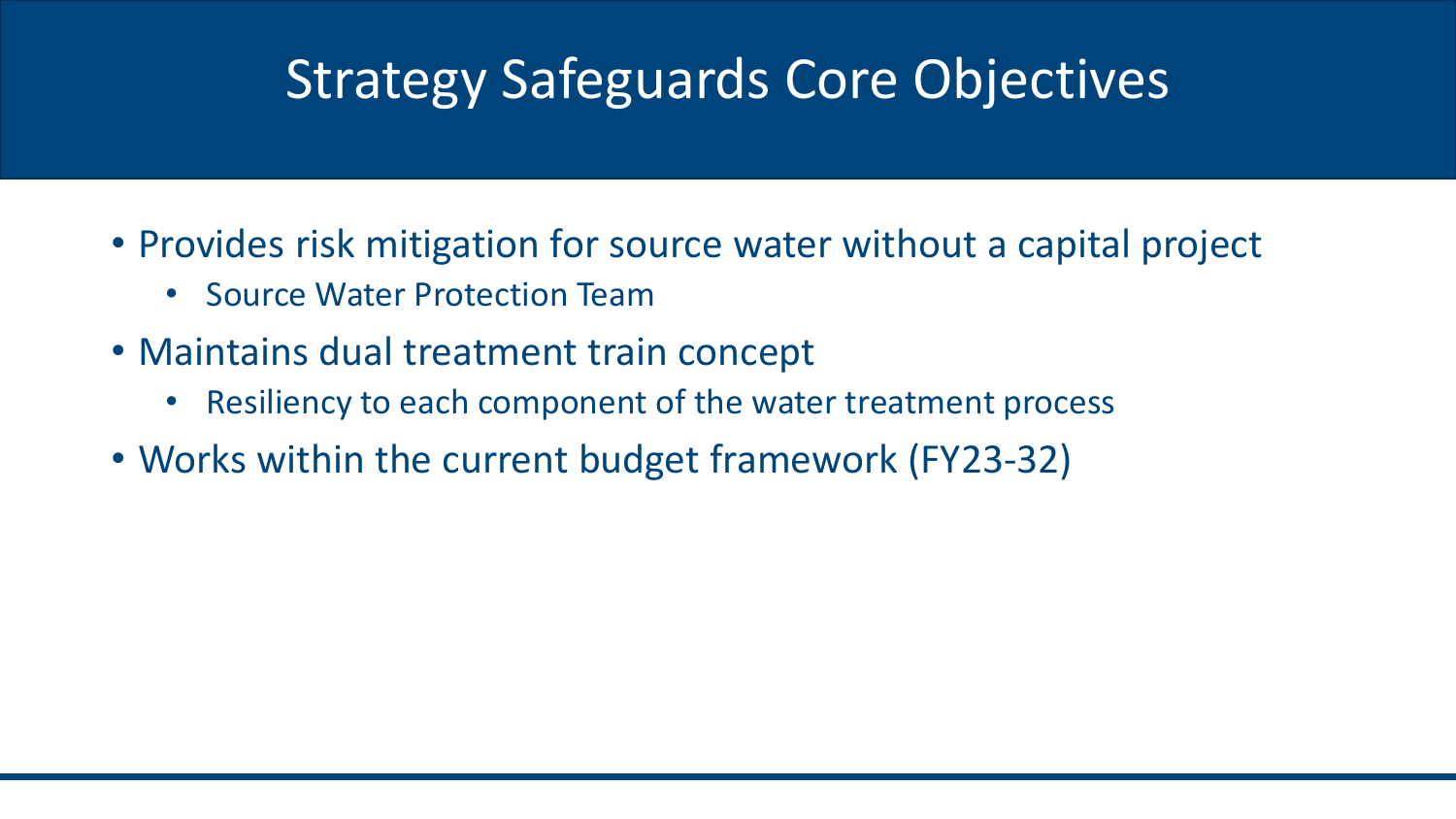# Key Projects for 2022

### • Bid Filters Project

- Qualify contractors in January 2022
- Open bids in spring 2022
- Construction starts in summer 2022
- Three-year project
- Apply for federal infrastructure funding when available
- Establish enhanced Source Water Protection Team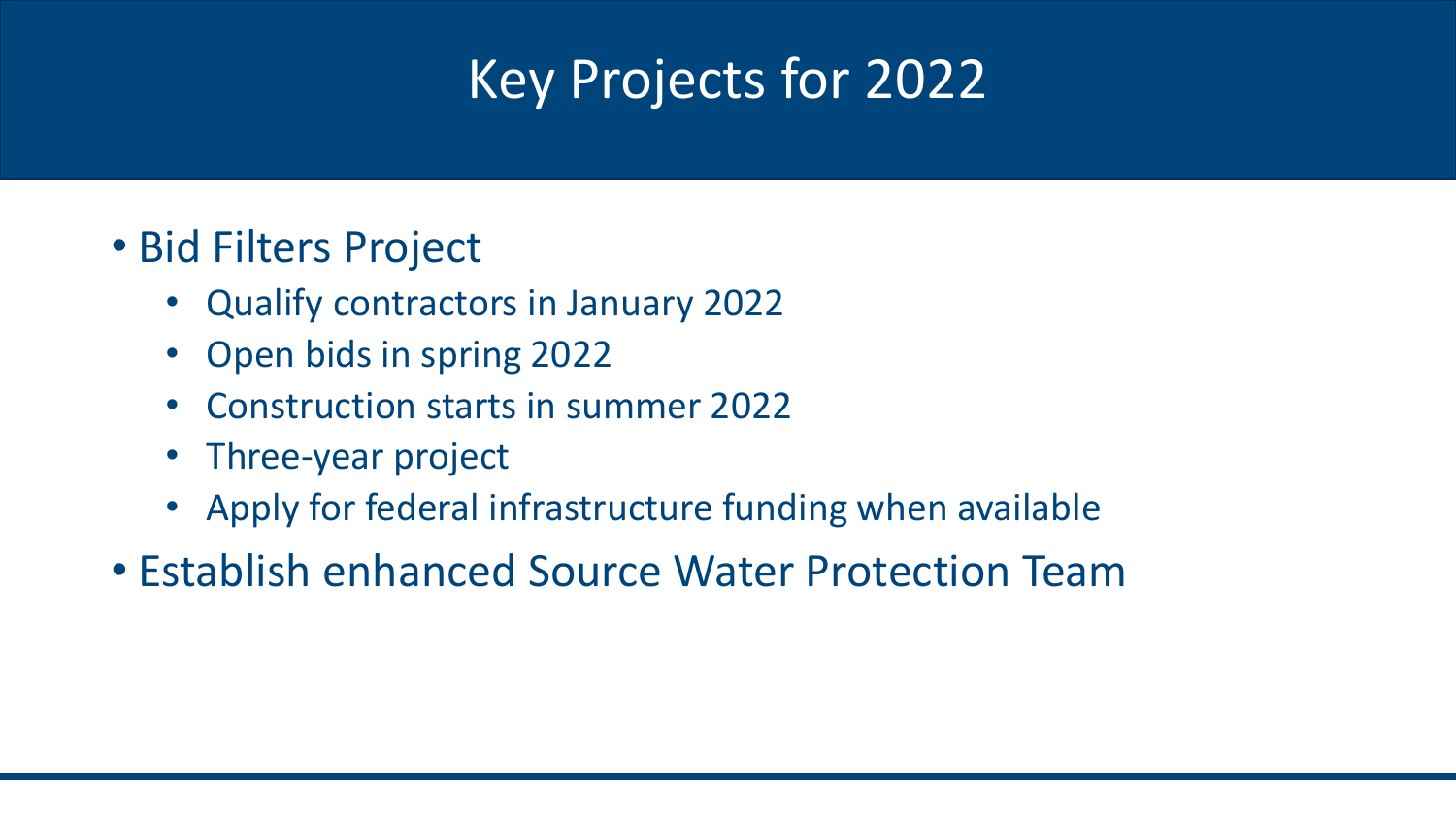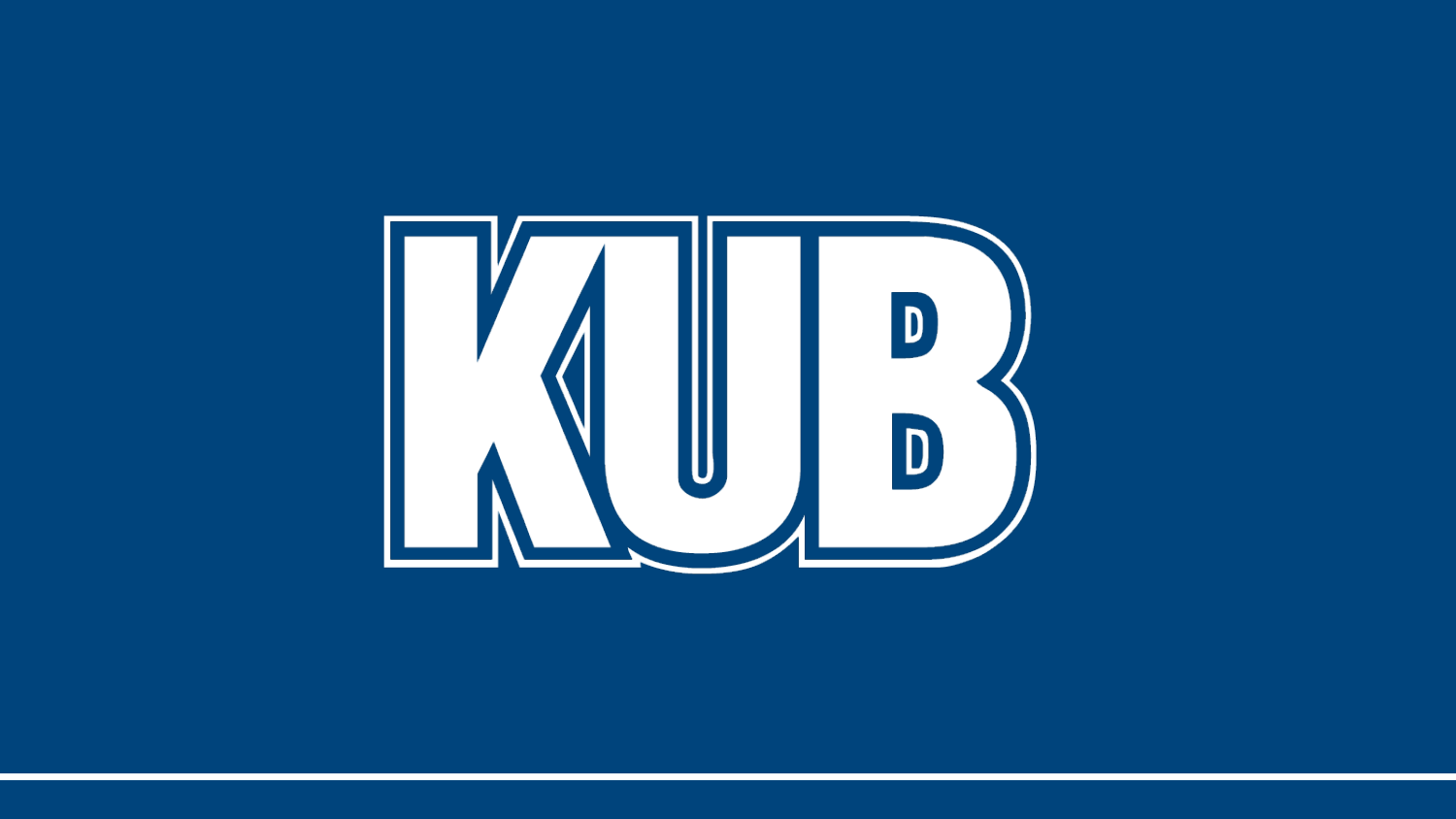November 18, 2021

## Association of Metropolitan Water Agencies (AMWA) Award

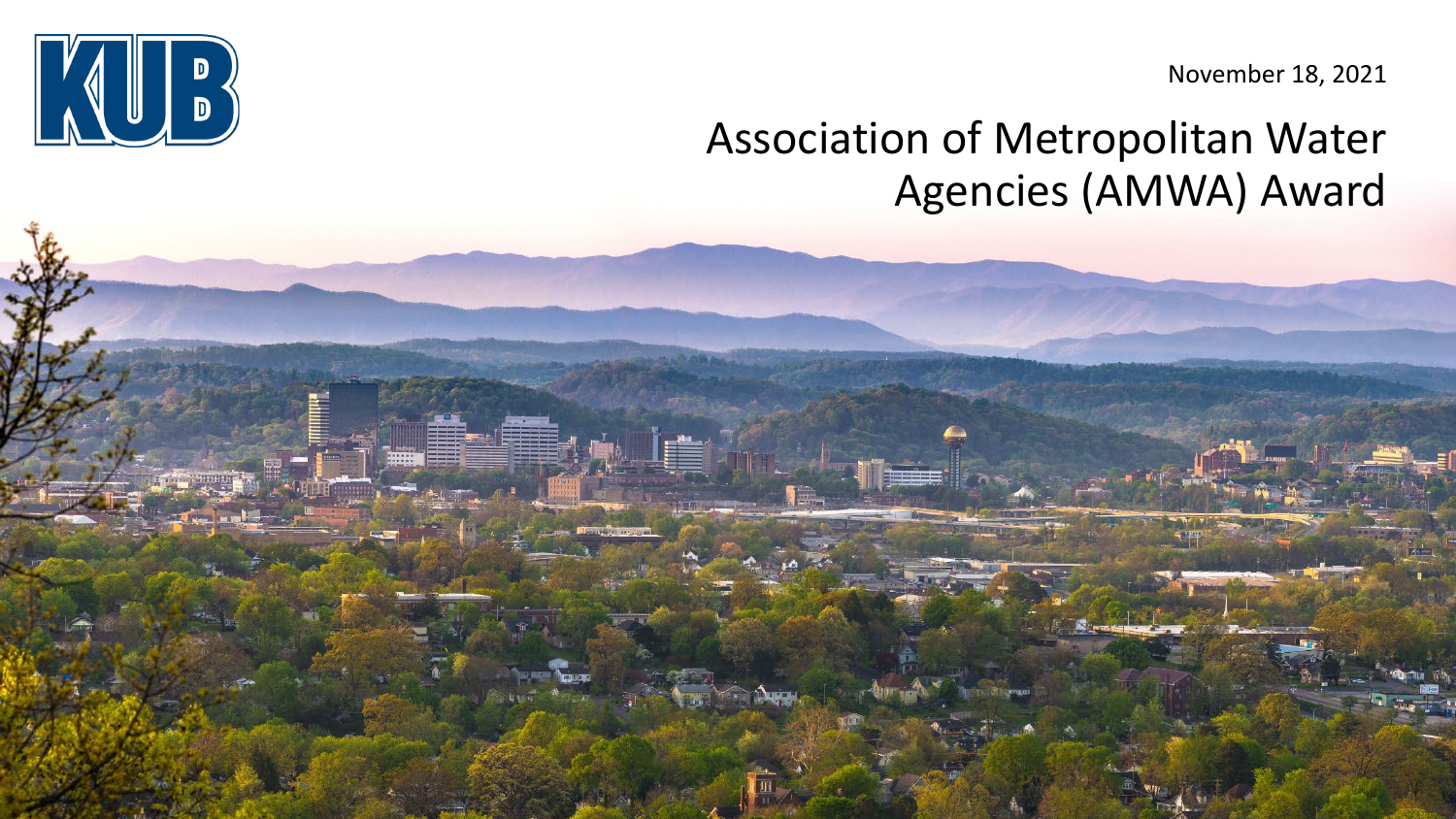# Sustainable Water Utility Management Award

**"**Knoxville Utilities Board is the **first-time winner** of the **Sustainable Water Utility Management Award**. Knoxville Utilities Board makes the right investments in its utility systems and develops and promotes environmentally sustainable initiatives within its operations and through its programs. The utility participates in **Green Invest, the City of Knoxville Mayor's Climate Council, and the Water Quality Forum** to continuously improve its commitment to environmental stewardship and protection of local water sources. **KUB's sound financial structure and management ensure all sustainability initiatives are well-funded and balanced annually."**

**METROPOLITAN WATER AGENCIES** 

-AMWA.net